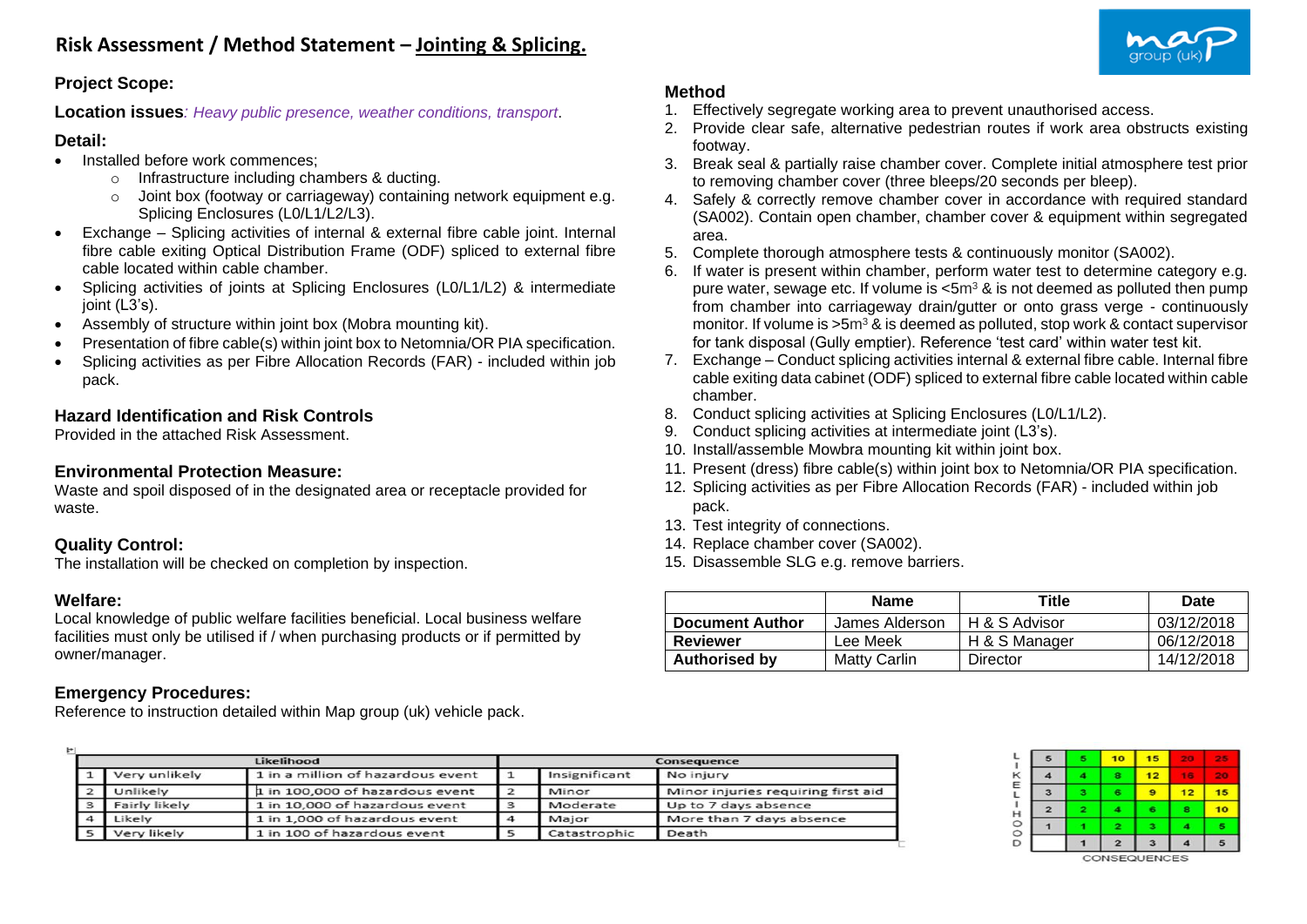| $\overline{\phantom{a}}$ | <b>Location / Activity</b> |           | Who might be harmed,    | <b>Controls</b> | <b>Risk Rating</b> |             |
|--------------------------|----------------------------|-----------|-------------------------|-----------------|--------------------|-------------|
| $\circ$                  | Hazard                     | $\bullet$ | The Hazardous Event     |                 |                    |             |
|                          |                            |           | <b>The Consequences</b> |                 |                    | $\mathbf R$ |

| $\circ$              | Carriageway /<br>removing equipment<br>from vehicle.<br>Traffic                       | Technician(s).<br>➤<br>Impact from passing vehicle.<br>❖<br>Catastrophic.<br>▴                                                                  | Vehicle to be parked with side door (access to cargo hold) adjacent to the<br>1.<br>footway.<br>Mandatory high-visibility clothing to be worn at all times.<br>2.                                                                                                                                                                                                                                        | 1              | 5              | 5            |
|----------------------|---------------------------------------------------------------------------------------|-------------------------------------------------------------------------------------------------------------------------------------------------|----------------------------------------------------------------------------------------------------------------------------------------------------------------------------------------------------------------------------------------------------------------------------------------------------------------------------------------------------------------------------------------------------------|----------------|----------------|--------------|
| $\bullet$<br>$\circ$ | Lifting operations e.g.<br>carrying equipment /<br>tooling.<br>Manual handling        | ➤<br>Technician(s).<br>❖<br>Inappropriate manual handling.<br>ᄉ<br>Major musculoskeletal injury.                                                | Manual handling training provided (induction).<br>1.<br>TBT on manual handling provided at 1-year intervals.<br>2.<br>Regular refresher training at 3 yearly intervals.<br>3.                                                                                                                                                                                                                            | $\overline{2}$ | 4              | 8            |
| $\bullet$<br>$\circ$ | Exchange.<br>Optical systems /<br>Lasers.                                             | ➤<br>Technician(s).<br>Invisible laser radiation.<br>❖<br>⅄<br>Major Injury.                                                                    | Training provided on fibre splicing activities/awareness.<br>1.<br>Laser rated equipment provided e.g. eye shields.<br>2.<br>Regular refresher training at 3 yearly intervals.<br>3.                                                                                                                                                                                                                     | $\overline{2}$ | $\overline{a}$ | 8            |
| $\circ$              | Spicing activities.<br>Fibre optic shards<br>(glass).                                 | Technician(s).<br>➤<br>Contact with shards (eyes/skin)<br>❖<br>▲<br>Major injury.                                                               | Training provided on fibre splicing activities/awareness.<br>1.<br>PPE provided e.g. eye protection.<br>2.<br>Sharps receptacle provided.<br>3.<br>4.<br>Regular refresher training at 3 yearly intervals.                                                                                                                                                                                               | 1              | 4              |              |
| $\circ$              | Accessing / working on<br>underground services.<br>Electricity.                       | Technician(s).<br>➤<br>Contact with live conductors.<br>❖<br>Catastrophic.<br>$\blacktriangle$                                                  | Approved / Insulated tooling.<br>1.<br>Voltage detection equipment (pen) provided. (only relevant if working within<br>2.<br>street furniture)                                                                                                                                                                                                                                                           | $\mathbf{1}$   | 5              | 5            |
| $\circ$              | Accessing / working on<br>underground services.<br>Gas.                               | Technician(s).<br>$\blacktriangleright$<br>Explosive atmosphere.<br>❖<br>❖<br>Oxygen deficient atmosphere.<br>Catastrophic.<br>$\blacktriangle$ | Calibrated Gas Detection Unit (GDU) provided.<br>1.<br>Gas testing / monitoring - GDU usage / training provided on induction & at regular<br>2.<br>intervals - A9/SA002 assessment.<br>Utility provider contact number available on request (supervisor).<br>3.                                                                                                                                          | $\overline{2}$ | 5              | 10           |
|                      | Accessing / working on $\triangleright$<br>underground services.<br>Sharps.           | Technician(s).<br>❖<br>Infection.<br>▲<br>Major illness.                                                                                        | Technician training on surveying area / needle stick injuries / discarded sharps /<br>1.<br>disease & infection - provided on induction & (A9/SA002).<br>Sharps hotline number provided to technician on induction & at regular intervals<br>2.<br>via TBT.<br>Regular refresher training on removal of chamber cover / surveying (sweep) work<br>3.<br>area via TBT / practical assessments (A9/SA002). | $\overline{2}$ | 4              | 8            |
| $\circ$              | Accessing / working on $\triangleright$<br>underground services.<br>Venomous insects. | Technician(s).<br>$\frac{1}{2}$<br>Stung / bitten by venomous insect.<br>Minor injury.<br>$\blacktriangle$                                      | Instruction involving: Leaving undisturbed / gathering photographic evidence<br>1.<br>(insect) / seeking medical advice.                                                                                                                                                                                                                                                                                 | 1              | $\overline{2}$ | $\mathbf{2}$ |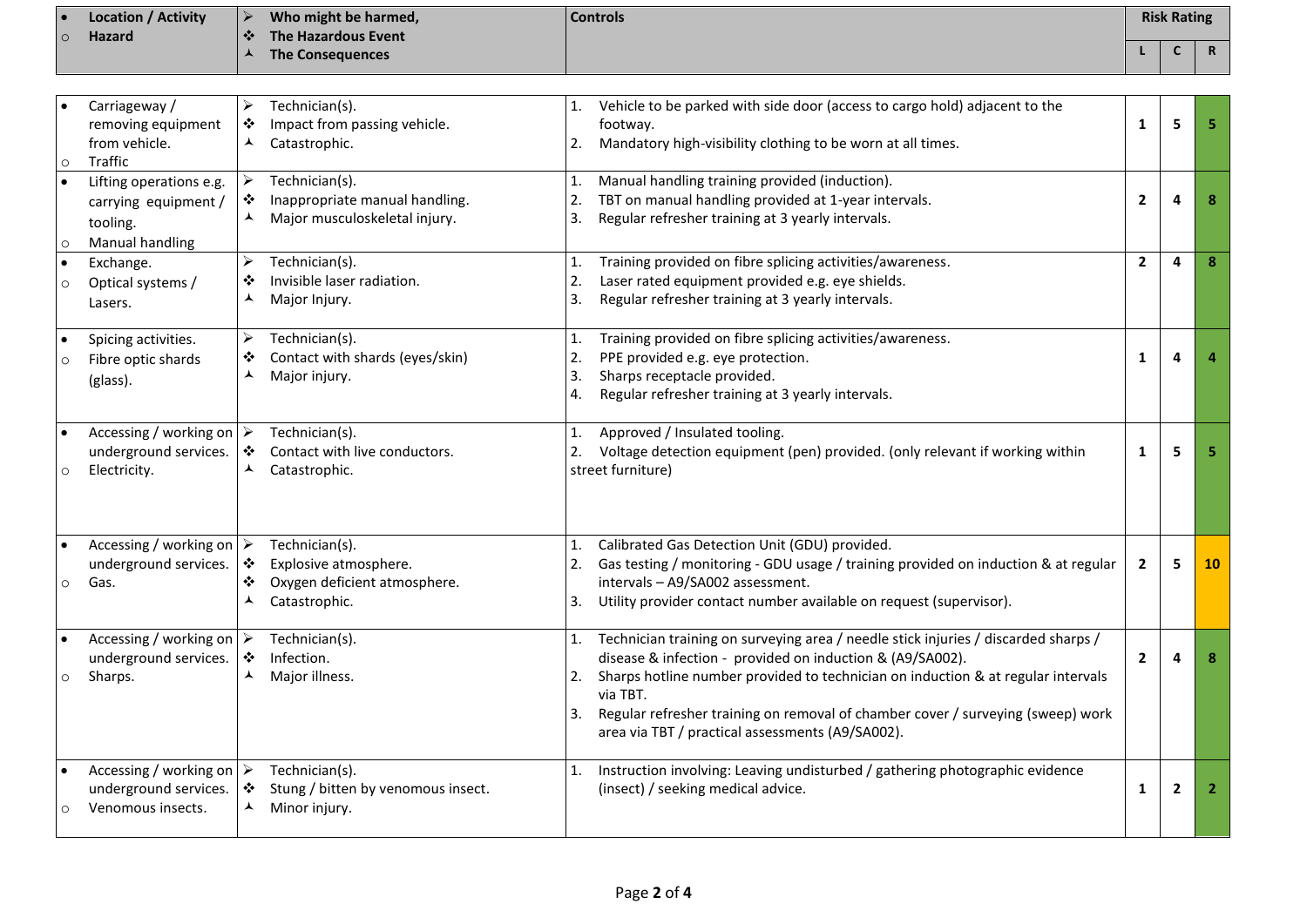|         | <b>Location / Activity</b> | Who might be harmed,                  | <b>Controls</b> | <b>Risk Rating</b> |  |
|---------|----------------------------|---------------------------------------|-----------------|--------------------|--|
| $\circ$ | <b>Hazard</b>              | The Hazardous Event<br>$\blacksquare$ |                 |                    |  |
|         |                            | <b>The Consequences</b>               |                 |                    |  |

| $\circ$              | Accessing / working on $\triangleright$<br>underground services.<br>Rodents / Vermin.                      | ❖<br>ᄉ                                    | Technician(s).<br>Infection.<br>Major Illness.                                                                         | 1.<br>2.<br>3.                   | Leptospirosis awareness training included on induction & A9/SA002 assessment.<br>Leptospirosis card issued on induction. Instructed that card must be carried at all<br>times.<br>TBT on disease /awareness provided at 1-year intervals.                                                                                                                                                                                                                             | $\mathbf{1}$   | 5 | 5  |
|----------------------|------------------------------------------------------------------------------------------------------------|-------------------------------------------|------------------------------------------------------------------------------------------------------------------------|----------------------------------|-----------------------------------------------------------------------------------------------------------------------------------------------------------------------------------------------------------------------------------------------------------------------------------------------------------------------------------------------------------------------------------------------------------------------------------------------------------------------|----------------|---|----|
| $\circ$              | Accessing / working on $\triangleright$<br>underground services.<br>Exposed chamber.                       | $\blacktriangleright$<br>❖<br>▲           | Technician(s).<br>General public.<br>Falling into chamber.<br>Major injury.                                            | 1.<br>2.<br>3.<br>4.             | Training provided on safe removal of chamber cover / guarding exposed chamber.<br>Technician assessments on safety underground (A9/SA002).<br>Gate guards / barriers provided.<br>Sandbags issued for adverse weather conditions i.e. wind.<br>Refresher training provided at regular intervals.                                                                                                                                                                      | $\mathbf{2}$   | 5 | 10 |
| $\circ$              | Accessing / working on $\triangleright$<br>underground services.<br>Silted / flooded<br>chamber.           | $\ddot{\cdot}$<br>▲                       | Technician(s).<br>Infection.<br>Major illness.                                                                         | 1.<br>2.<br>3.<br>4.<br>5.       | Training / instruction provided on safety underground assessment (A9/sa002) i.e.<br>identification of pure & polluted water.<br>Instruction provided on removing excess water from chamber (A9/sa002).<br>Water test kit provided. (On request)<br>If chamber is 'silted' then advised to inform supervisor & request civils cleanse.<br>If flooded & volume is $>5m^3$ & is deemed as polluted, stop work & contact<br>supervisor for tank disposal (Gully emptier). | $\mathbf{1}$   | 4 |    |
| $\circ$              | Accessing / working on $\triangleright$<br>underground services.<br>Lifting / removal of<br>chamber cover. | $\ddot{\bullet}$<br>$\blacktriangle$<br>⋏ | Technician(s).<br>Inappropriate manual handling.<br>Major musculoskeletal injury.<br>Major crush injury - foot / hand. | 1.<br>2.<br>3.<br>4.<br>5.       | Manual handling training provided (induction).<br>Training provided on safe removal of chamber cover (induction). Technician<br>assessments on safety underground (A9/SA002).<br>Correct chamber cover removal keys / associated equipment provided.<br>PPE provided e.g. steel toe capped footwear.<br>Regular refresher training at 3 yearly intervals.                                                                                                             | $\mathbf{2}$   | 4 | 8  |
| $\circ$              | Accessing / working on $\triangleright$<br>underground services.<br>Cable.                                 | ➤<br>❖<br>⋏                               | Technician(s).<br>General public.<br>Slip / trip / fall over cable.<br>Major injury.                                   | 1.<br>2.<br>3.                   | Retain cable within working area (K8).<br>SLG provided e.g. gate guards / barriers.<br>Regular refresher training at 3 yearly intervals.                                                                                                                                                                                                                                                                                                                              | $\mathbf{2}$   | 4 | 8  |
| $\bullet$<br>$\circ$ | Accessing<br>underground structure<br>/ confined space<br>entry.<br>Atmosphere.                            | ➤<br>❖<br>▲                               | Technician(s).<br>Explosive / oxygen deficient atmosphere.<br>Catastrophic.                                            | 1.<br>2.<br>3.<br>4.<br>5.<br>6. | Medium / high risk confined space training provided.<br>Confined space refresher training every 2 years.<br>Correct confined space equipment available / provided e.g. tripod, winch, harness,<br>escape equipment.<br>Calibrated Gas Detection Unit (GDU) provided.<br>Gas testing / monitoring - GDU usage / training provided on induction & at regular<br>intervals.<br>Utility provider contact number available on request (supervisor).                        | $\overline{2}$ | 5 | 10 |